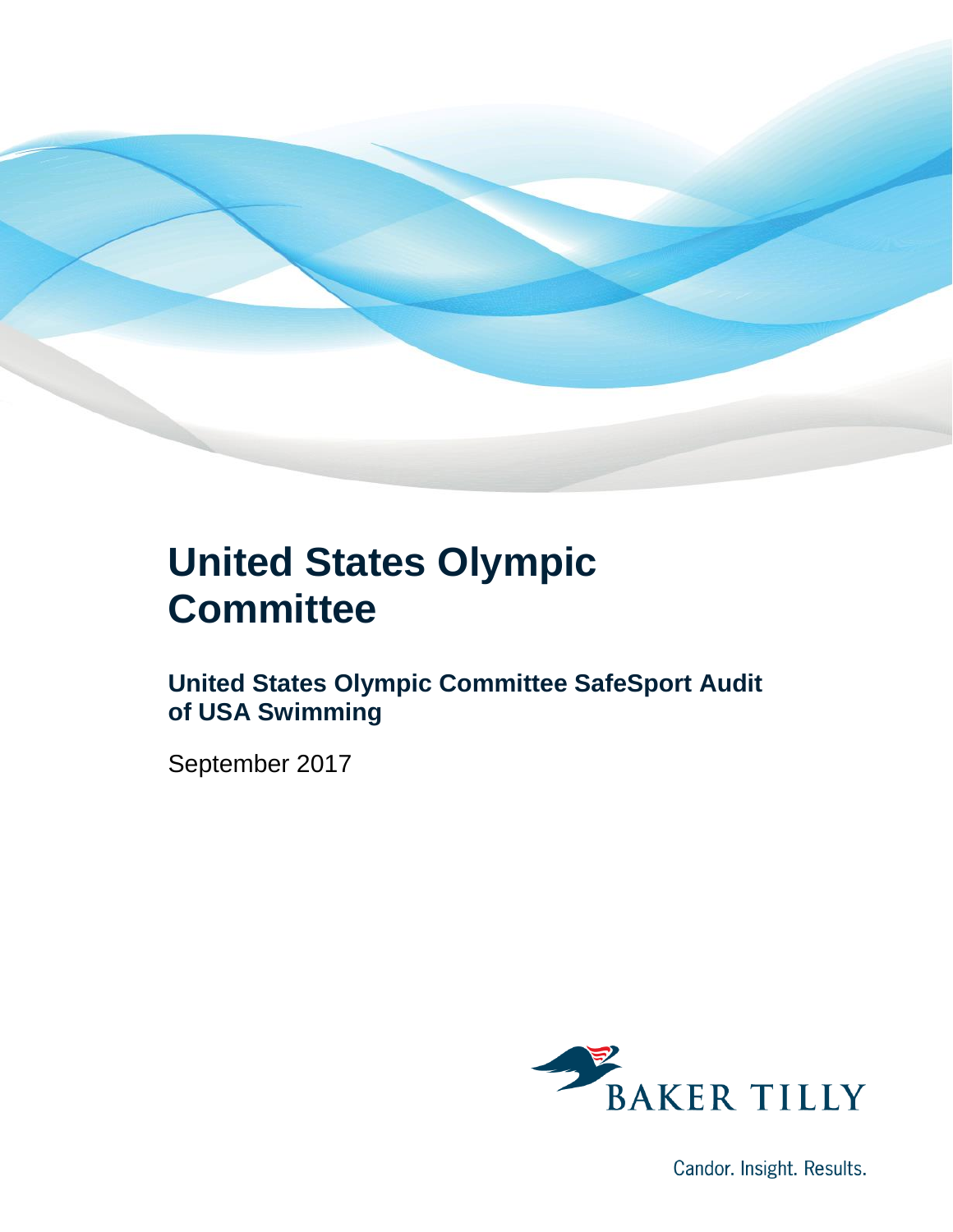

| UNITED STATES OLYMPIC COMMITTEE SAFESPORT AUDIT OF USA |  |
|--------------------------------------------------------|--|
|                                                        |  |
|                                                        |  |
|                                                        |  |
|                                                        |  |
|                                                        |  |
|                                                        |  |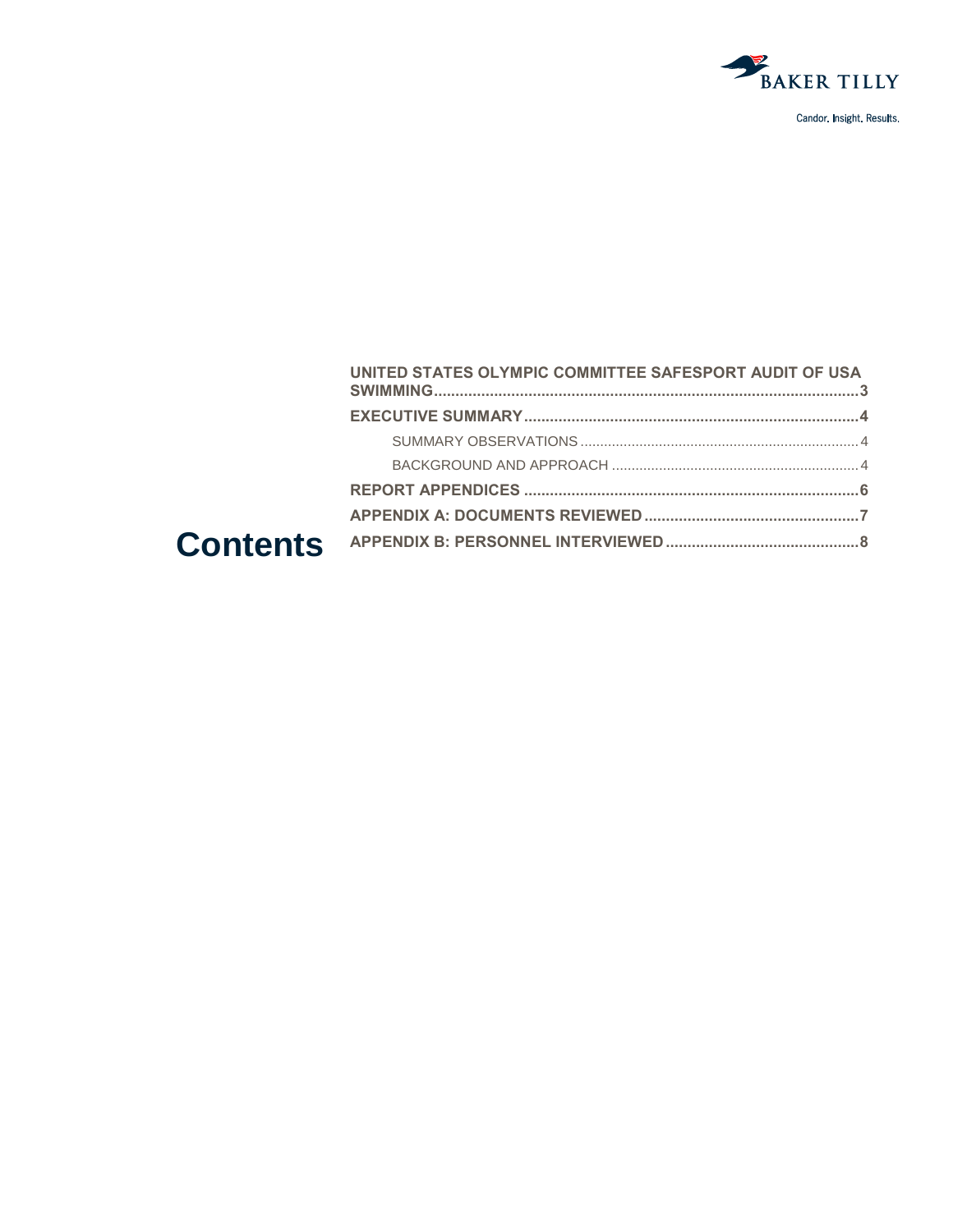

## <span id="page-2-0"></span>**United States Olympic Committee SafeSport Audit of USA Swimming**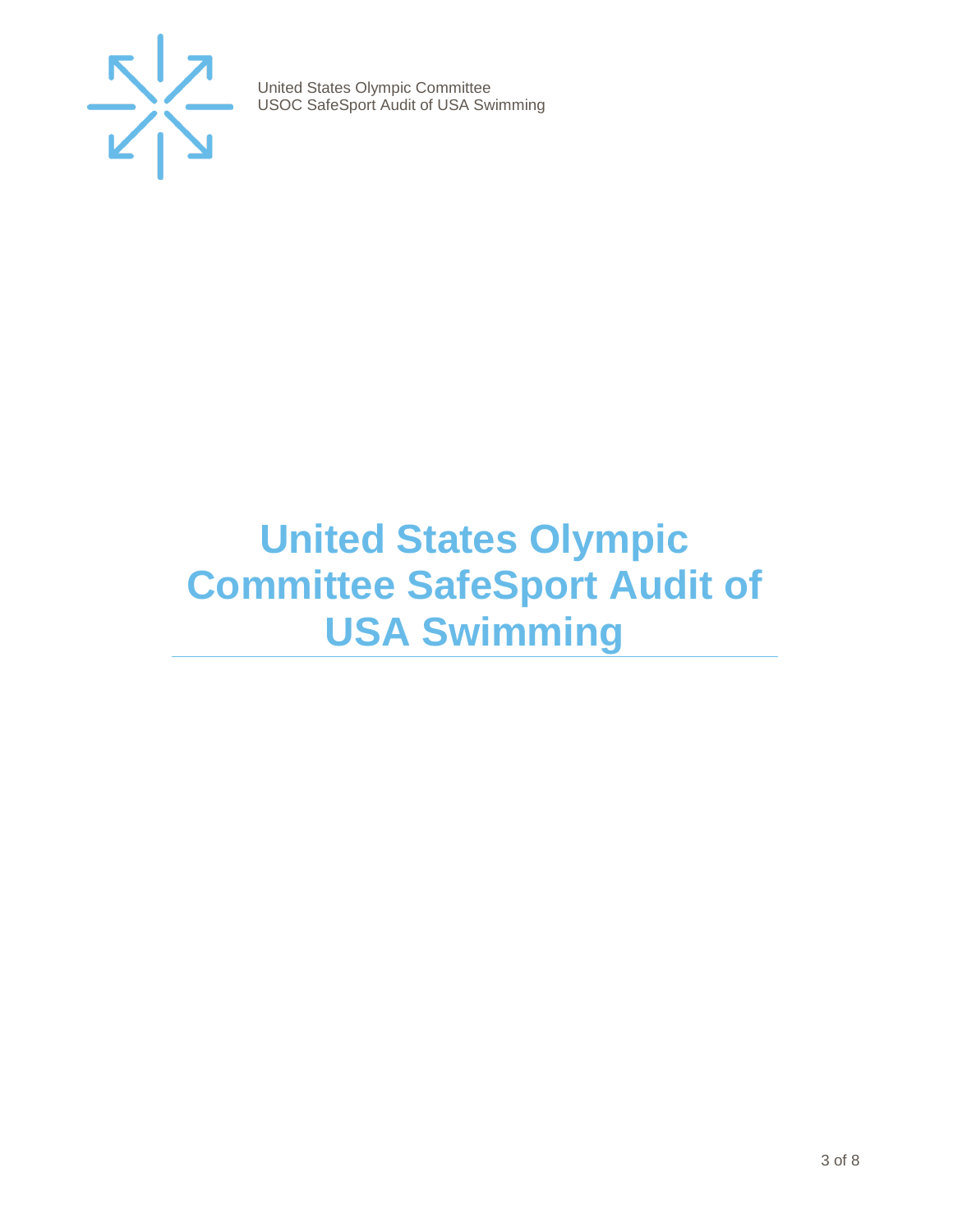

 $\overline{a}$ 

United States Olympic Committee USOC SafeSport Audit of USA Swimming

## **Executive Summary**

#### <span id="page-3-1"></span><span id="page-3-0"></span>**Summary Observations**

It shall be the policy of the United States Olympic Committee (USOC) that each National Governing Body (NGBs) adopt a Minimum Standards Policy for Athlete Safety Programs (Athlete Safety Standards) by December 31, 2013<sup>1</sup>.

Based on this review of USA Swimming's SafeSport-related documentation and administrative materials, USA Swimming's policies and procedures met the requirements of the Athlete Safety Standards. Therefore, there were no observations noted during this audit.

#### <span id="page-3-2"></span>**Background and Approach**

USOC engaged Baker Tilly Virchow Krause (Baker Tilly), to assist the USOC in the completion of SafeSport audits, to assess compliance with SafeSport policies and procedures at the USOC and all of its NGBs and High Performance Management Organizations (HPMOs).

Baker Tilly performed a review of USA Swimming to evaluate compliance with the Athlete Safety Standards. The following activities were performed for this review of USA Swimming:

- Developed and executed an audit program that included:
	- Holding a virtual entrance meeting to discuss and document USA Swimming's SafeSport program and processes.
	- Selecting a sample of 10 from the required individuals to ensure a background check was performed and education and training was completed. See **Appendix A** for a list of documents reviewed.
	- Reviewing USA Swimming's athlete safety policy and determining whether the following was addressed:
		- Required misconduct is prohibited and defined;
		- Reporting procedures are documented; and
		- **•** The grievance process is documented and complies with Athlete Safety Standards.
	- Identifying which individuals are required to undergo a criminal background check and complete education and training.
- Conducted a virtual exit meeting, if requested, following delivery of the draft report, to discuss audit findings and recommendation(s) with USA Swimming. See **Appendix B** for a list of individuals interviewed.

<sup>1</sup> Effective June 20, 2017 the USOC replaced the Athlete Safety Standards with the NGB Athlete Safety Policy. Due to the timing of this audit, fieldwork was performed in accordance with the Athlete Safety Standards.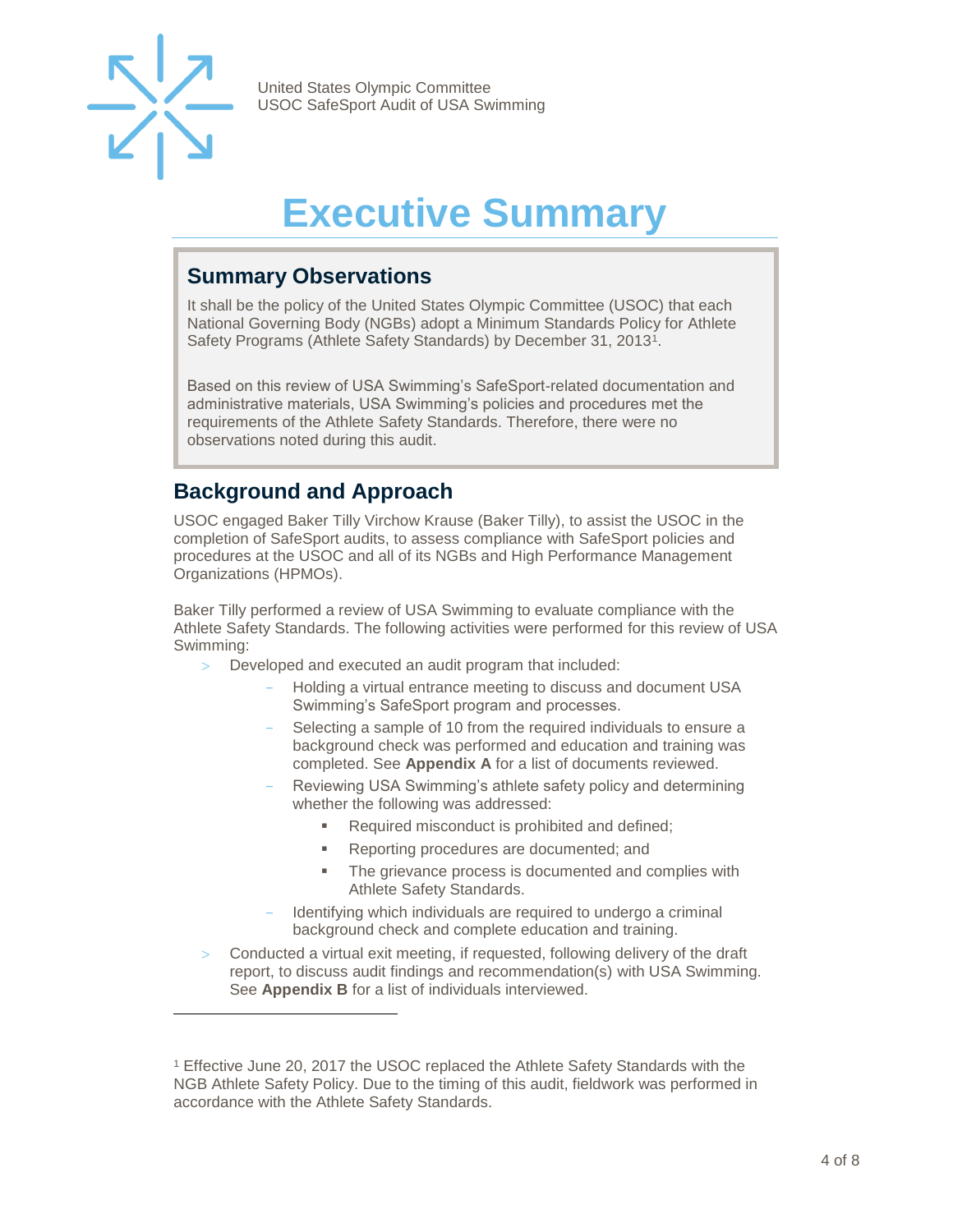

> Identified specific observations and recommendations regarding opportunities to enhance compliance with Athlete Safety Standards. Observations include the following attributes: criteria, condition, cause, effect and recommendation, as set out in the International Professional Practices Framework (IPPF) Standards and Practice Advisory 2410-1.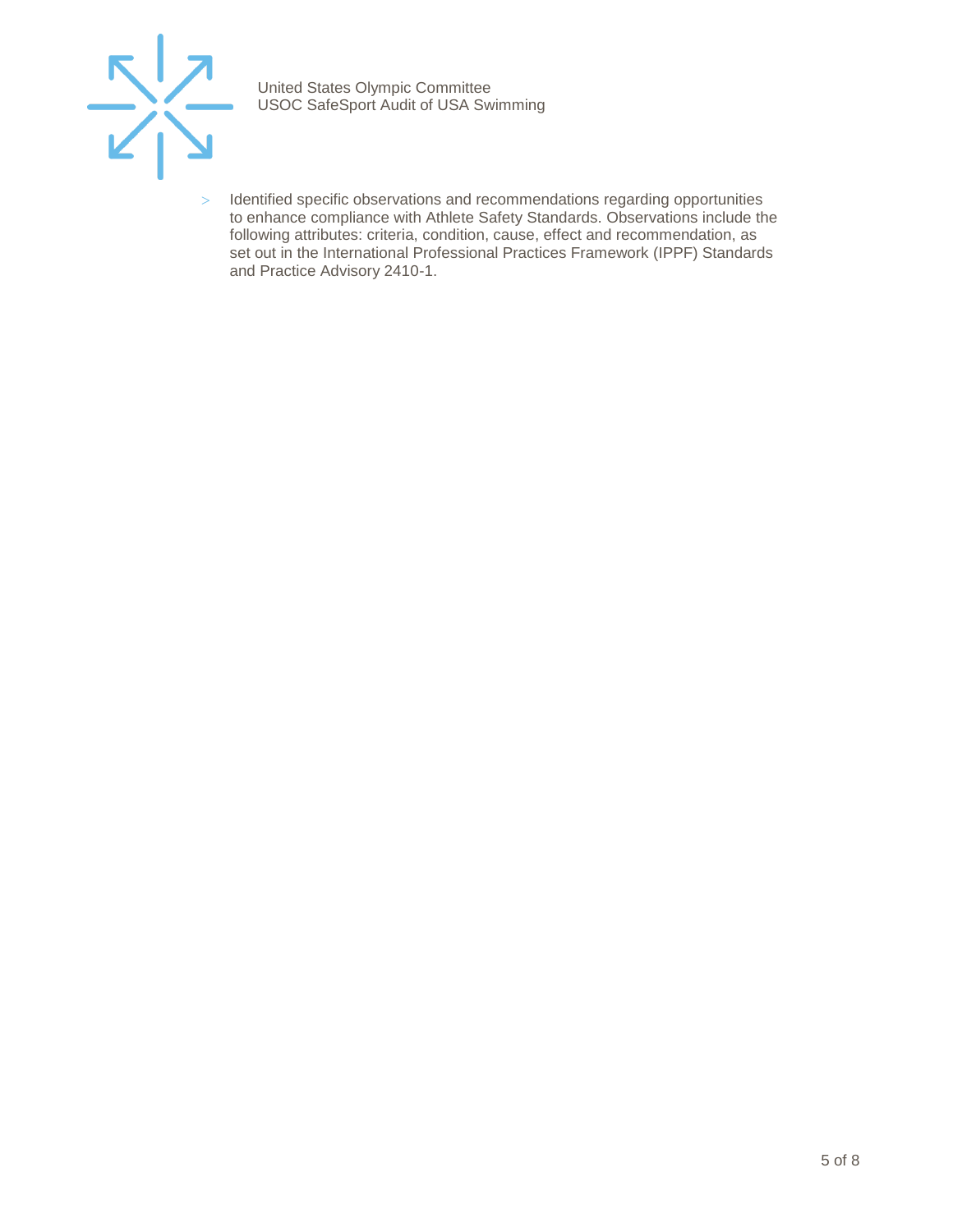

# <span id="page-5-0"></span>**Report Appendices**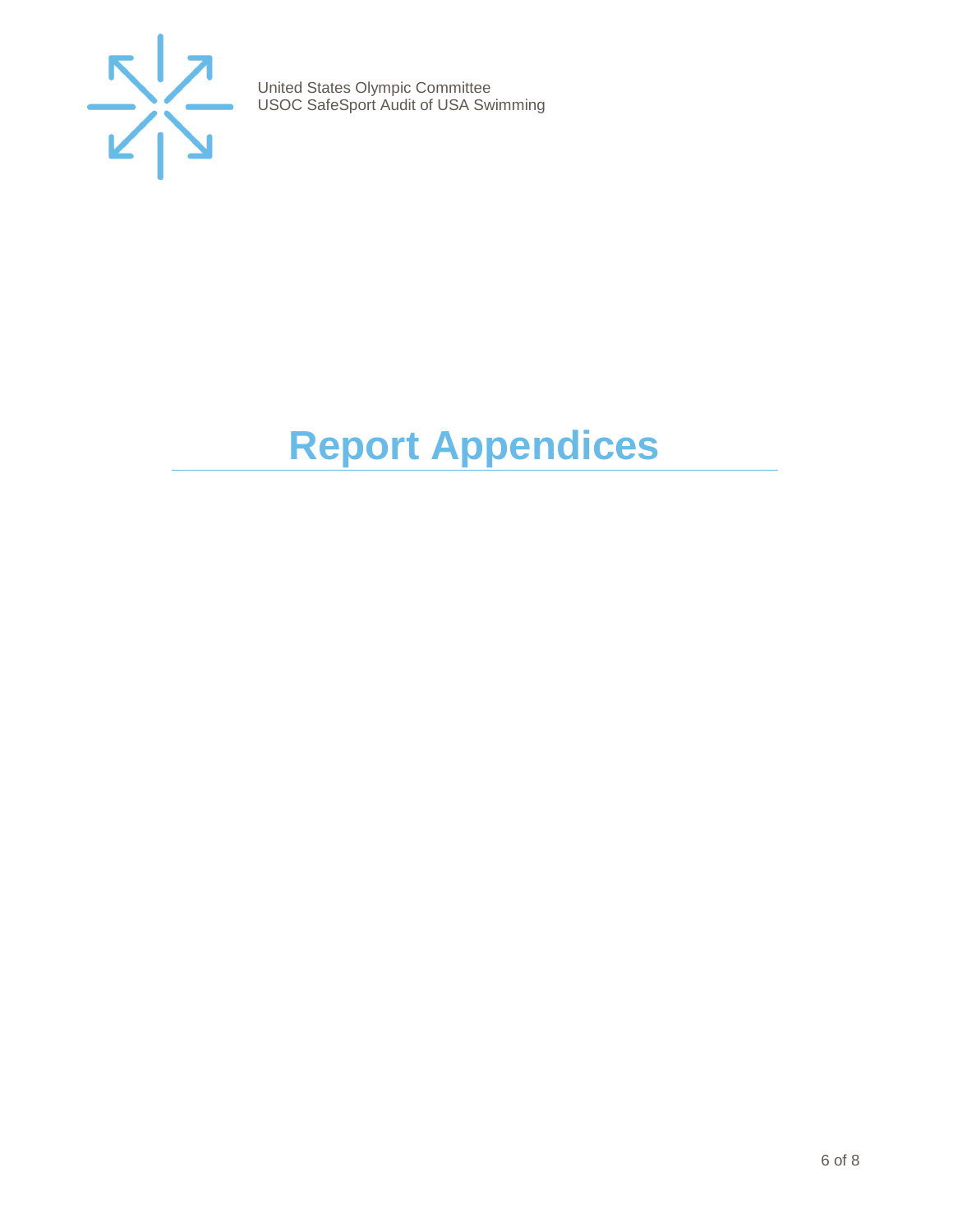

### <span id="page-6-0"></span>**Appendix A: Documents Reviewed**

We reviewed the following documents:

- > Athlete Safety Standards Program Questionnaire
- > Grievance List
- > Population listing of "required individuals" (i.e., covered individuals required to undergo background check and training)
- > Reporting to SafeSport Pamphlet
- > USA Swimming Attachment 2 US Center for SafeSport Proposed Legislation
- > USA Swimming Membership System Screen Prints
- > USA Swimming Rule Book 2017